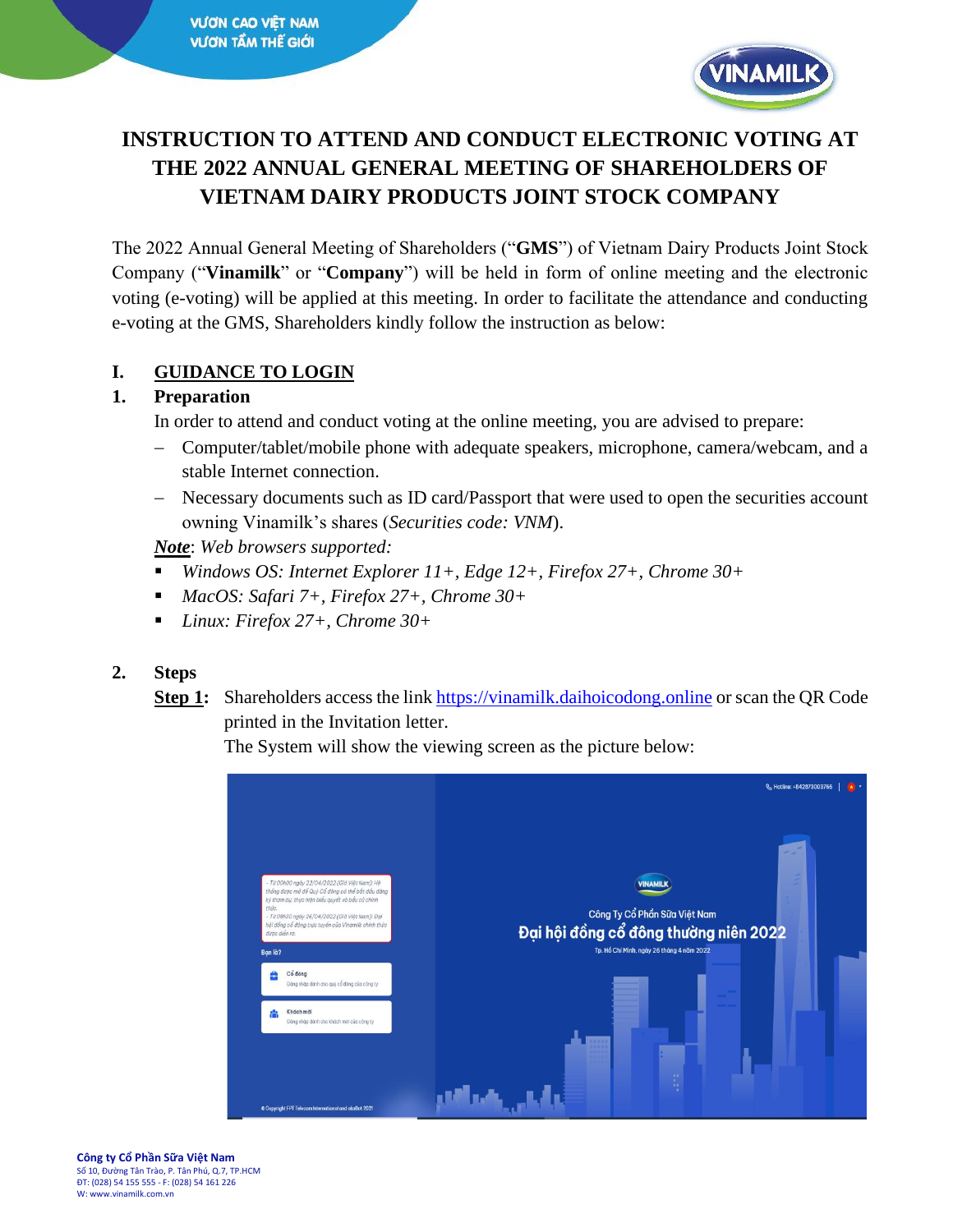

Shareholders can choose between two languages (i.e. English or Vietnamese) by click on the symbol  $\bullet$  and choose the language as indicated in the picture below:



**Step 2:** Click on "**SHAREHOLDER**" to verify your information.



**Step 3:** Enter (1) **custodian code** (in case of being a corporate shareholder) or (2) **ID card number/passport number** (in case of being an individual shareholder).

| Login |                                                   |  |  |  |  |
|-------|---------------------------------------------------|--|--|--|--|
|       | <b>Registration number, ID card</b><br>$\star$    |  |  |  |  |
|       | <b>III</b> Enter the registration number, ID card |  |  |  |  |
|       | <b>AUTHENTICATION VIA EKYC</b>                    |  |  |  |  |
|       | <b>AUTHENTICATION VIA OTP</b>                     |  |  |  |  |
|       | <b>BACK</b>                                       |  |  |  |  |
|       |                                                   |  |  |  |  |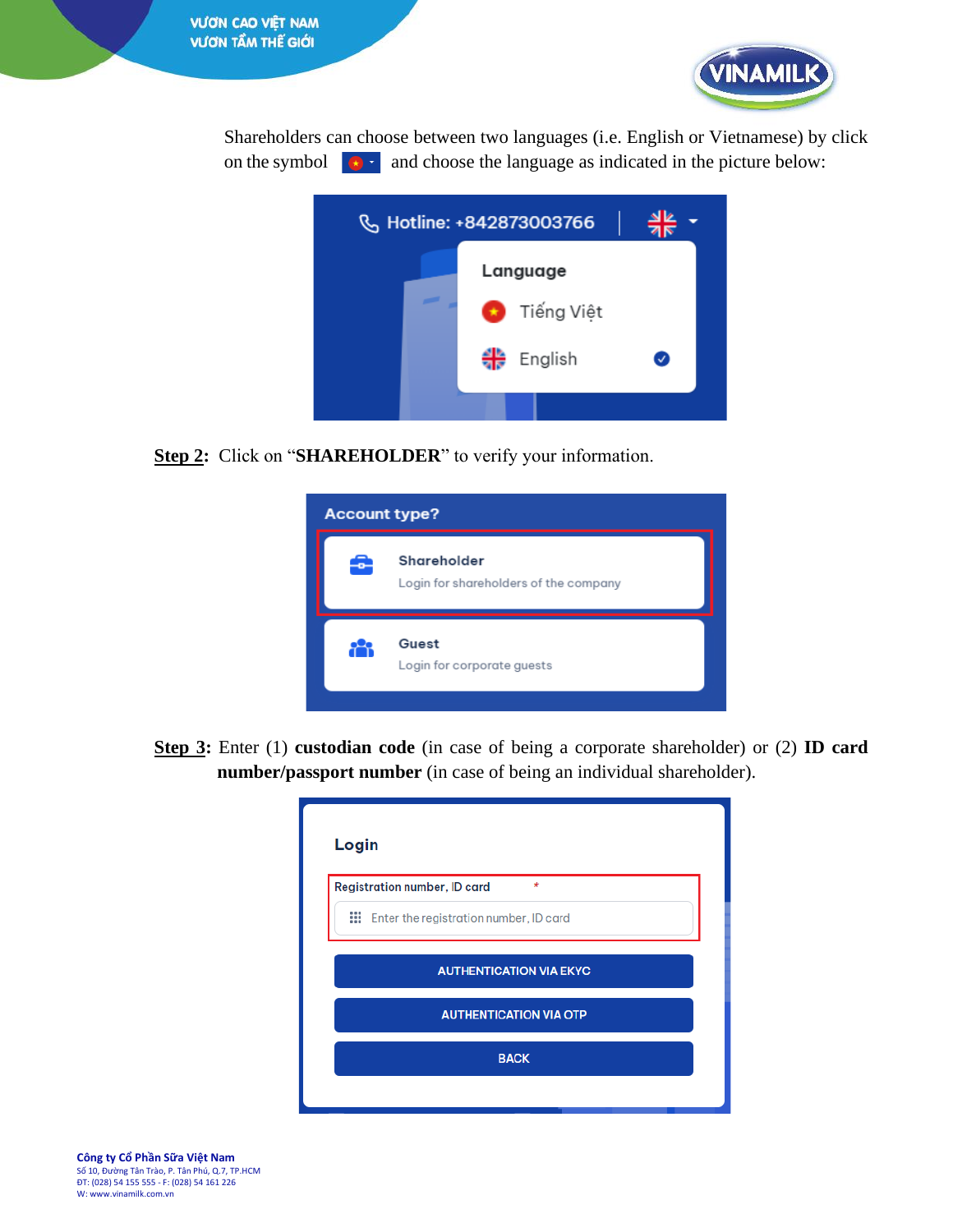

#### **Note:**

- *The custodian code/ID card/Passport number must be entered correctly in accordance with the code/number specified in the invitation letter.*
- *In case the attendee is the authorized representative of Shareholders, entering the ID card/Passport number of such attendee.*
- *In order for the Company to grant the authorized representative the right to access the System, Shareholders kindly send the Power of Attorney and related documents to the Company no later than April 24th, 2022 in accordance with the instruction stipulated in the invitation letter and template Power of Attorney of the Company.*

**Step 4**: Select between two (02) options to verify your information as follows:

- Authentication via eKYC; or
- Authentication via OTP.

| Login                          |                                                   |  |  |
|--------------------------------|---------------------------------------------------|--|--|
|                                | <b>Registration number, ID card</b><br>$\star$    |  |  |
|                                | <b>III</b> Enter the registration number, ID card |  |  |
| <b>AUTHENTICATION VIA EKYC</b> |                                                   |  |  |
| <b>AUTHENTICATION VIA OTP</b>  |                                                   |  |  |
|                                | <b>BACK</b>                                       |  |  |
|                                |                                                   |  |  |
|                                |                                                   |  |  |

#### **Case 1: Authentication via eKYC**

+ Select "**Authentication by ID card**" or "**Authentication with Passport**".

| $\leftarrow$ Back                                                          |  |  |  |  |  |
|----------------------------------------------------------------------------|--|--|--|--|--|
| Hello,                                                                     |  |  |  |  |  |
| Authentication by ID card/CCCD<br><b>Authentication with Passport</b><br>Ω |  |  |  |  |  |
| <b>CONTINUE</b>                                                            |  |  |  |  |  |
|                                                                            |  |  |  |  |  |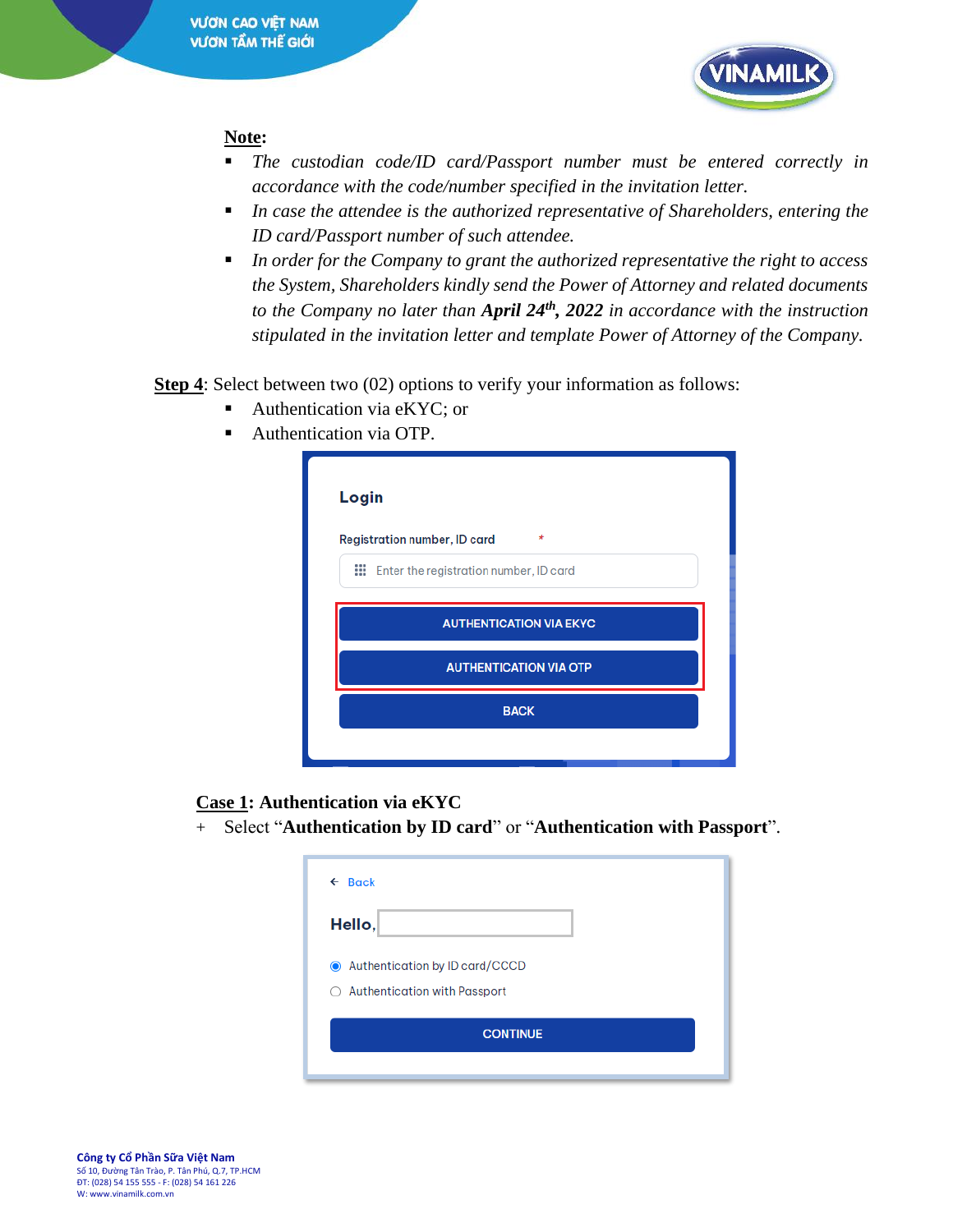



+ Select "**Open Camera**" to take a photo of the front side of your ID card/Passport.

| $\leftarrow$ Back                                                                      |
|----------------------------------------------------------------------------------------|
| Hello,                                                                                 |
| <b>Online identifiers</b>                                                              |
|                                                                                        |
| <b>FRONT</b>                                                                           |
| MANT TAN ATHOLOGICAL AND ADM CARD<br>Dộc lập - Tự do - Hạnh phú<br>CHÚNG MINH NHÂN DÂN |
|                                                                                        |
| Open Camera                                                                            |
| <b>CONTINUE</b>                                                                        |

*Note: Please note that the sharpness of the photo will affect the correct identification of the System.*

+ After that, select "**Open Camera**" to record your face in 5s (Shareholders kindly note the angle of the face).

| $\leftarrow$ Back         |
|---------------------------|
| Hello,                    |
| <b>Online identifiers</b> |
| <b>RECORD VIDEO</b>       |
|                           |
|                           |
| Open Camera               |
| <b>CONTINUE</b>           |

+ Click "**CONTINUE**" to complete the verification of your information.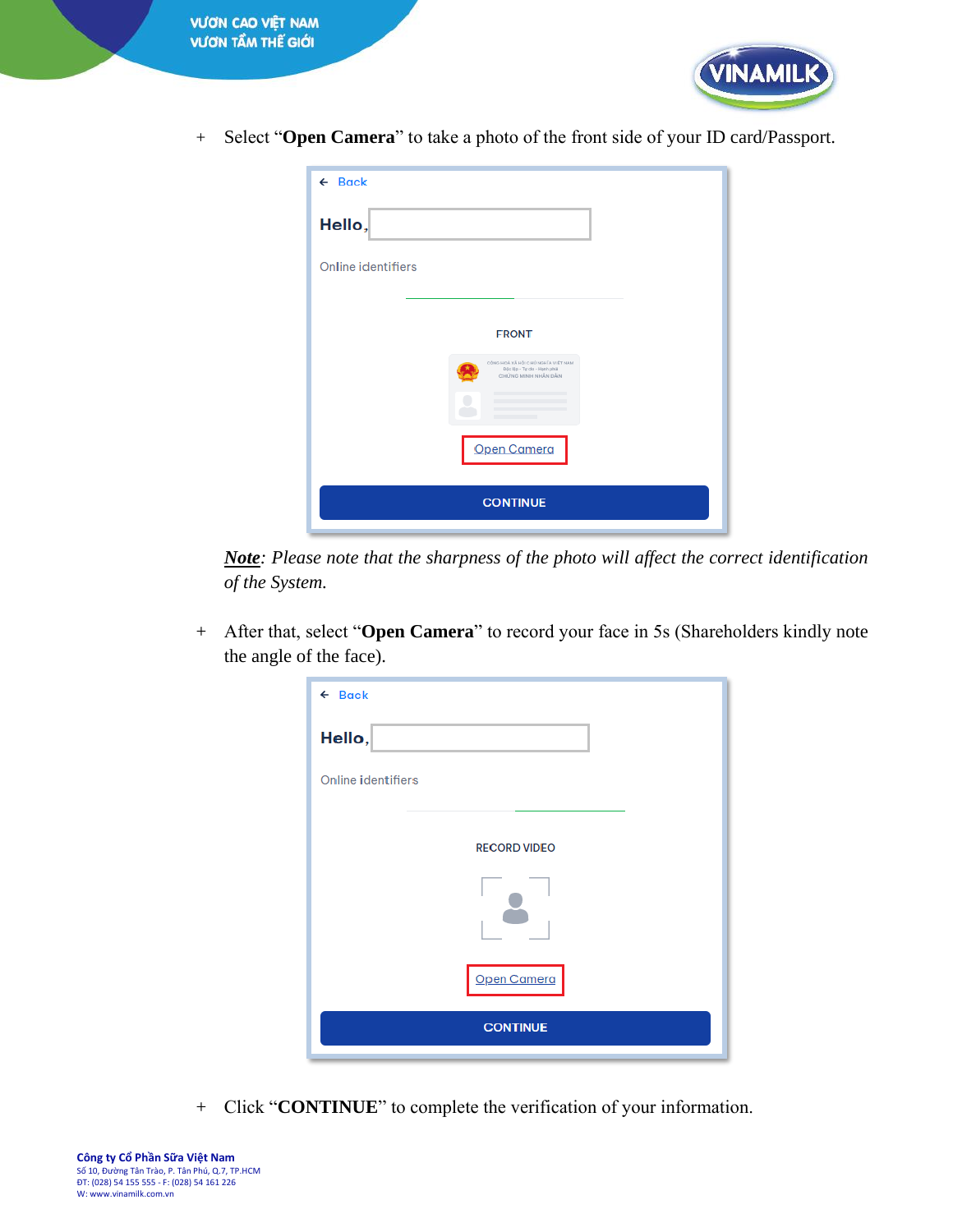

## **Case 2: Authentication via OTP**

+ Select "**Authentication by OTP sent via SMS**" or "**Authentication by OTP sent via Email**" and click "**SEND VERIFICATION CODE**".

| $\leftarrow$ Back |                                      |
|-------------------|--------------------------------------|
| Hello,            |                                      |
|                   | Authentication by OTP sent via SMS   |
|                   | Authentication by OTP sent via Email |
|                   | $\bigcirc$ Login with secret code    |
|                   | <b>SEND VERIFICATION CODE</b>        |
|                   |                                      |

## *Note*:

- *In case the person who is logging in the System is a Shareholder, the OTP will be sent to the mobile phone number/email address of such Shareholder which was registered with the Vietnam Securities Depository Center. In case Shareholder changed his/her mobile phone number/email address, please liaise with the contact point of the Company specified in the invitation letter to update his/her mobile phone number/email address or to make a phone call into the hotline number specified in the System for assistance.*
- *In case the person who is logging in the System is the authorized representative, the OTP will be sent to the mobile phone number/email address of such authorized representative which is indicated in the Power of Attorney sent to the Company.*
- + Enter the OTP (6 digits) sent via mobile phone or email to access the System.

| Quay lai<br>$\leftarrow$ |                                                                                                                                                                                                        |  |  |  |
|--------------------------|--------------------------------------------------------------------------------------------------------------------------------------------------------------------------------------------------------|--|--|--|
| Hello,                   |                                                                                                                                                                                                        |  |  |  |
| Verrify Code *           |                                                                                                                                                                                                        |  |  |  |
|                          | We have sent a verification code to<br>please check the message and enter the verification code in the<br>following box. If you have not received the message, please try<br>sending again later. 180s |  |  |  |
|                          |                                                                                                                                                                                                        |  |  |  |
| <b>CONTINUE</b>          |                                                                                                                                                                                                        |  |  |  |
|                          |                                                                                                                                                                                                        |  |  |  |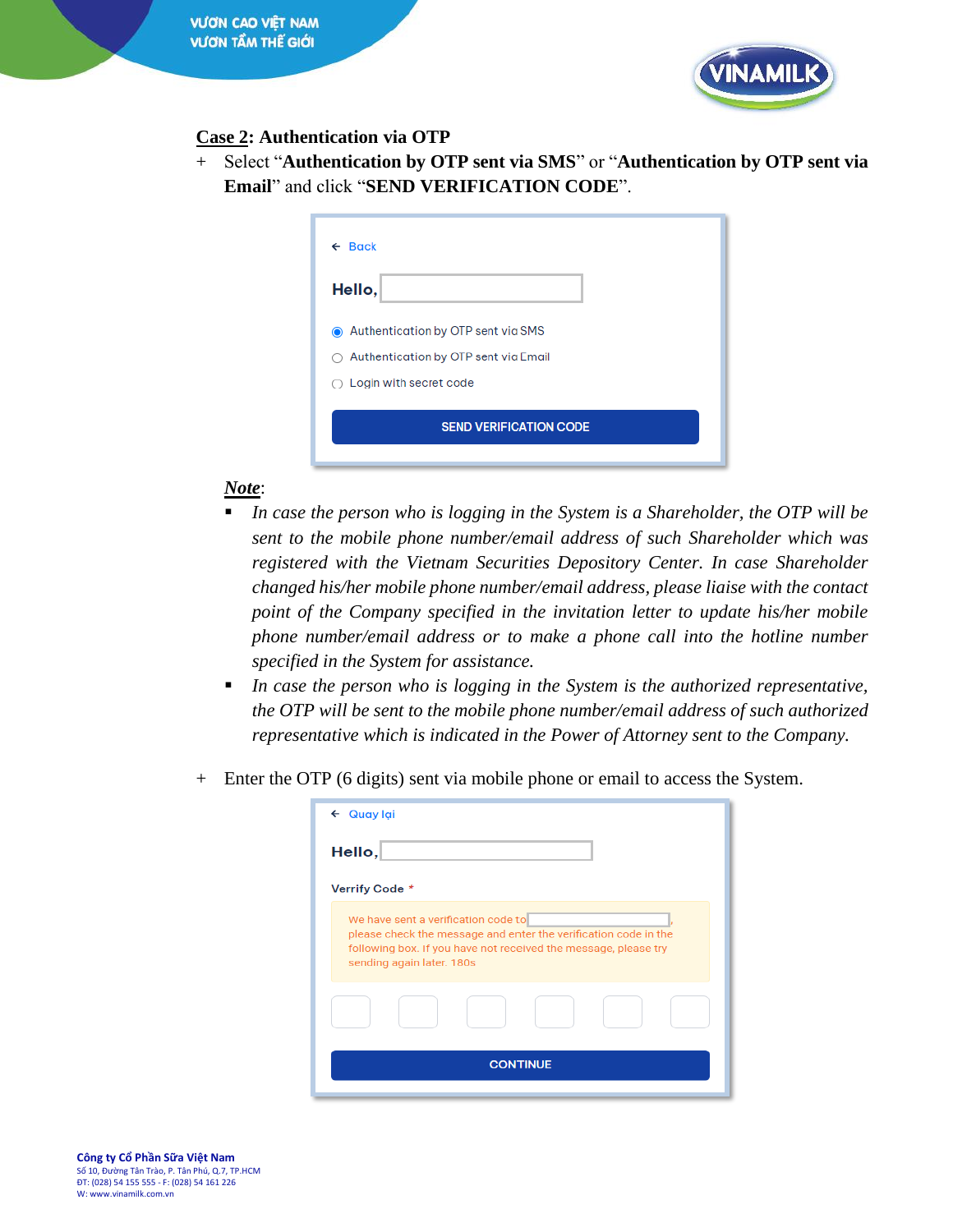

## **II. INSTRUCTION TO ATTEND AND FOLLOW THE MEETING**

**-** After successfully logging in, the System will show the viewing screen as below so that Shareholders/authorized representatives can participate in voting and election as well as following the progress of the online meeting.

*Note: The System will be officially opened from 12:00 AM on April 22nd, 2022 (Vietnam time). Shareholders can access the System and conduct voting and election from that time.*

|                                                               |                           | e                                   |
|---------------------------------------------------------------|---------------------------|-------------------------------------|
| Ξ                                                             |                           |                                     |
|                                                               |                           |                                     |
|                                                               |                           |                                     |
|                                                               |                           |                                     |
|                                                               |                           |                                     |
|                                                               |                           |                                     |
|                                                               |                           |                                     |
|                                                               |                           |                                     |
|                                                               |                           |                                     |
|                                                               |                           |                                     |
| Voting and elections<br>ĐẠI HỘI ĐỒNG CỔ ĐÔNG THƯỜNG NIÊN 2022 | <b>Congress Documents</b> | <b>Board candidate profile</b><br>2 |

## **In which**,

- a) is the part displaying real-time progress of the meeting. This function is only available from 8:00AM on April  $26<sup>th</sup>$ , 2022 until the closing of the meeting.
- b) **2** is the part in which Shareholders can raise questions with the Presiding Committee.
	- + Shareholders can enter questions in the "**Ask Question**" section and then click on "**Send**" to send questions to the Presiding Committee.

**Ask Question** Send

+ Shareholders can click on the "**hand**" symbol if Shareholders would like to speak directly with the Presiding Committee.

Upon receipt of signal from shareholders, technical staffs will open functions of the System so that shareholders can open their camera and microphone to directly speak with the Presiding Committee at the meeting. This function is only available during the Q&A session at the online meeting.

- c) **3** is the part in which shareholders can conduct voting and election prior to the opening of the online meeting. The ways to conduct electronic voting are instructed in **Section III\_Instruction of voting and election**.
- d)  $\Phi$ : is the congress documents.
- e)  $\bullet$ : is the profile of candidates to be elected as the members of the Board of Directors.
- f)  $\bullet$ : is the Shareholder's information (including Full name, number of shares with voting rights, ...) and logout from the System.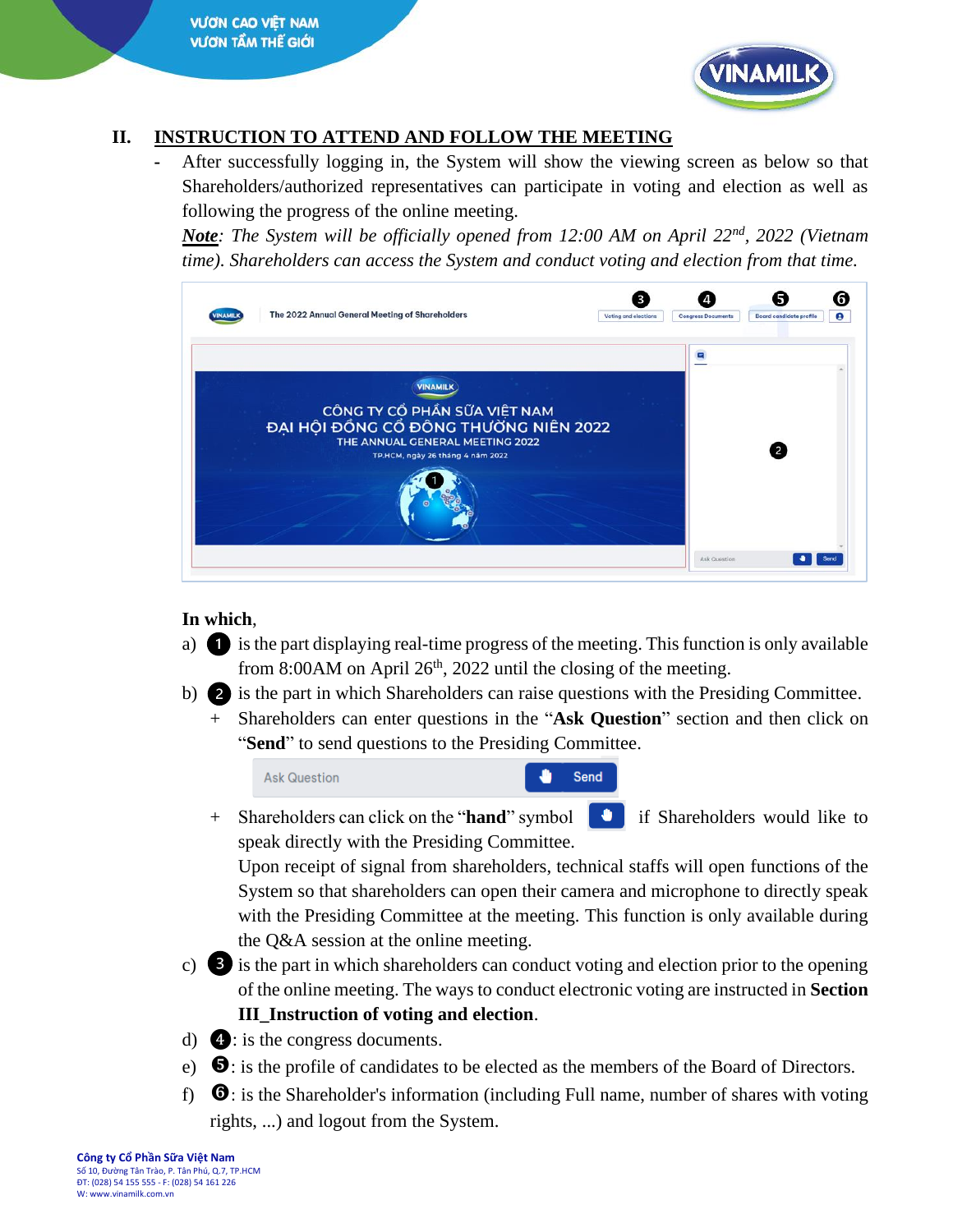

#### **III. INSTRUCTION OF VOTING AND ELECTION**

**-** Shareholders can access the System to conduct voting and election prior to the opening of the online meeting. The voting and election can be conducted from 12:00AM on April  $22<sup>nd</sup>$ , 2022. In such case, shareholders click "**Voting and elections**" to conduct voting and election.



In addition, during the meeting, the System will automatically display the voting ballots and/or the election ballots so that Shareholders can cast their votes in accordance with the progress of the meeting.

#### **1) Voting**

**-** Shareholders can choose "**Approve**", "**Disapprove**" or "**Abstain**" for each issue in each Voting ballot.



**-** After completing the voting for all issues in the relevant Voting ballot, Shareholders click "**Submit**" so that the System can record the voting results of shareholders.



- **-** In case the Authorized representative is authorized by many shareholders to conduct voting, such representative can choose any of the following options: (1) "**Vote jointly**" or (2) "**Vote separately**"
	- + If choosing "**Vote jointly**", the System will show the viewing screen as follows:

| Method                 |                                                            |
|------------------------|------------------------------------------------------------|
|                        | $\bullet$ Vote jointly $\circlearrowright$ Vote separately |
| Total number of votes: |                                                            |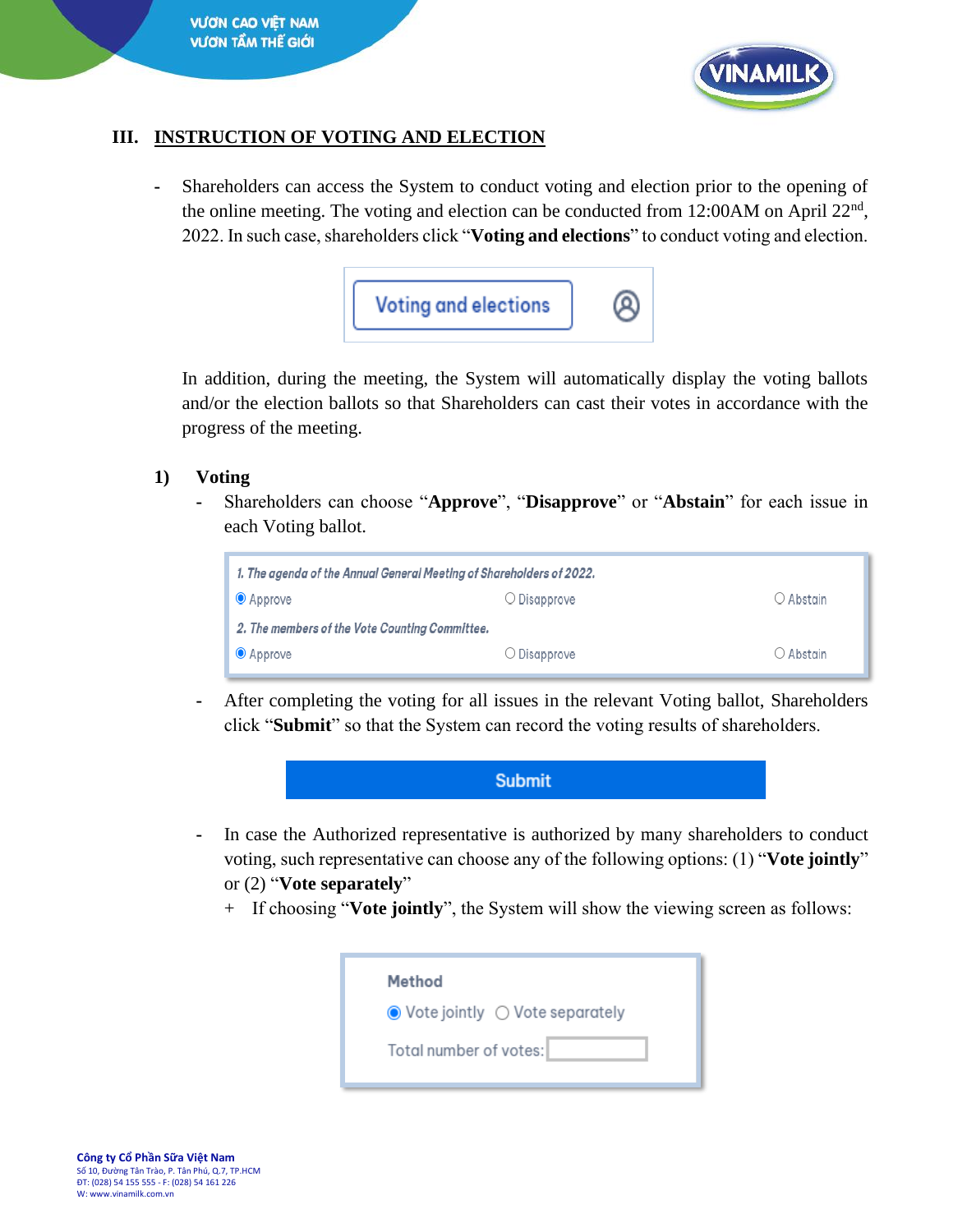

+ If choosing "**Vote separately**", the System will show the viewing screen as follows:

| Method<br>$\bigcirc$ Vote jointly $\bigcirc$ Vote separately<br>(ShareHolder 1/2)<br>Written Ballot of shareholder: |  |
|---------------------------------------------------------------------------------------------------------------------|--|
| Total number of authorized shares:<br>Shareholder's trading code:                                                   |  |

Authorized representatives choose  $\epsilon$  to conduct voting for each Shareholder. *Note*: *The authorized representative must complete the voting for all Shareholders who authorized him or her in order to submit the voting results to the System.*

**-** After shareholders/authorized representatives submitted the voting results, the System will record such voting results and show the announcement as the photo below. If shareholders/authorized representatives would like to change their votes, they can click on "**Change voted content**" to vote again.

| Thank you for voting, your vote has been recorded on the system at 08/04/2022 13:48:54 |  |  |  |  |  |
|----------------------------------------------------------------------------------------|--|--|--|--|--|
| Change voted content                                                                   |  |  |  |  |  |

*Note: Shareholders/Authorized representatives can only change their votes prior to the closing of the voting and election session (i.e. the time of such closing will be announced by the Chairman or the MC at the online meeting)* 

### **2) Election**

**-** At the election session, the viewing screen will show the list of candidates to be elected for the 2022-2026 term.

| No             | Candidates   | <b>Candidate Position</b> | Choose | Number of votes: |
|----------------|--------------|---------------------------|--------|------------------|
| 1              | Nguyễn Thị A | Thành viên độc lập        |        | $\circ$          |
| $\overline{2}$ | Nguyễn Văn B | Thành viên độc lập        |        | $\circ$          |
| 3              | Trần Thị C   | Thành viên độc lập        |        | $\circ$          |
| $\overline{4}$ | Trần Văn D   |                           |        | $\circ$          |
| 5              | Phạm Thị F   |                           |        | $\circ$          |
| 6              | Ngô Văn G    |                           |        | $\circ$          |
| 7              | Ngô Thị H    |                           |        | $\circ$          |
| 8              | Phạm Văn J   |                           |        | $\circ$          |
| 9              | Mai Văn P    |                           |        | $\circ$          |
| 10             | Mai Thị Q    |                           |        | $\circ$          |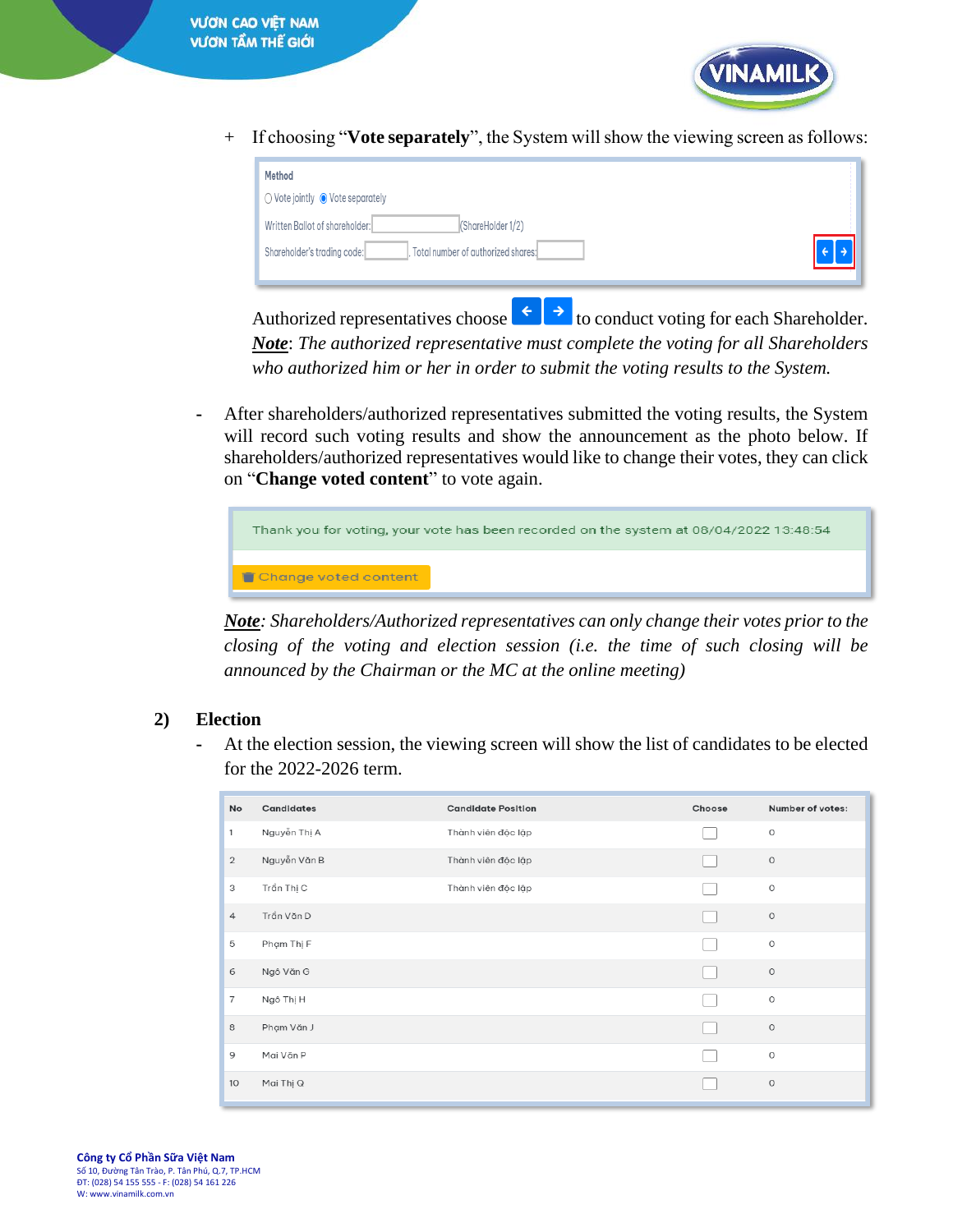

- **-** Shareholders can select candidates in any of the following ways:
	- (a) *Distribute all of their votes for a single particular candidate being selected:*  click on "**Choose**" for the candidate to be selected. The System will automatically record the "**Number of votes**" for the selected candidate which is equal to the total number of votes of the shareholders/authorized representatives.

| <b>No</b>      | Candidates   | <b>Candidate Position</b> | Choose | Number of votes: |
|----------------|--------------|---------------------------|--------|------------------|
| 1              | Nguyễn Thị A | Thành viên độc lập        |        | 157,448,192      |
| $\overline{2}$ | Nguyễn Văn B | Thành viên độc lập        |        | $\circ$          |
| 3              | Trần Thị C   | Thành viên độc lập        |        | $\circ$          |
| $\overline{4}$ | Trần Văn D   |                           |        | $\circ$          |
| 5              | Phạm Thị F   |                           |        | $\circ$          |

(b) *Equally distribute their votes for the candidates being selected***:** click on "**Choose**" for the candidates to be selected. The System will automatically distribute the total number of votes of the shareholders/authorized representatives equally for the selected candidates and record the specific number of votes at the "**Number of votes**" column.

| No             | Candidates   | <b>Candidate Position</b> | Choose                  | Number of votes: |
|----------------|--------------|---------------------------|-------------------------|------------------|
| 1              | Nguyễn Thị A | Thành viên độc lập        | $\overline{\mathbf{v}}$ | 31,489,638       |
| $\sqrt{2}$     | Nguyễn Văn B | Thành viên độc lập        | L.                      | $\circ$          |
| 3              | Trần Thị C   | Thành viên độc lập        | L.                      | $\circ$          |
| 4              | Trần Văn D   |                           | ☑                       | 31,489,638       |
| 5              | Phạm Thị F   |                           | $\blacktriangledown$    | 31,489,638       |
| 6              | Ngô Văn G    |                           | ☑                       | 31,489,638       |
| $\overline{7}$ | Ngô Thị H    |                           | L.                      | $\circ$          |
| 8              | Phạm Văn J   |                           | ☑                       | 31,489,638       |

(c) *Distribute their votes for the candidates being selected by specific number of votes:* click on "**Choose**" to select the candidate and enter specific number of votes for each selected candidate in the "**Number of votes**" column.

| No             | <b>Candidates</b> | <b>Candidate Position</b> | Choose          | Number of votes: |
|----------------|-------------------|---------------------------|-----------------|------------------|
| 1              | Nguyễn Thị A      | Thành viên độc lập        | ✓               | 7,700            |
| $\overline{2}$ | Nguyễn Văn B      | Thành viên độc lập        |                 | 0                |
| 3              | Trần Thị C        | Thành viên độc lập        | $ \mathcal{S} $ | 897,416          |
| $\overline{4}$ | Trần Văn D        |                           |                 | 0                |
| 5              | Phạm Thị F        |                           | $ \mathcal{S} $ | 5,820,863        |
| 6              | Ngô Văn G         |                           | ☑               | 7,108,462        |
| $\overline{7}$ | Ngô Thị H         |                           |                 | $\circ$          |
| 8              | Phạm Văn J        |                           | ✓               | 894              |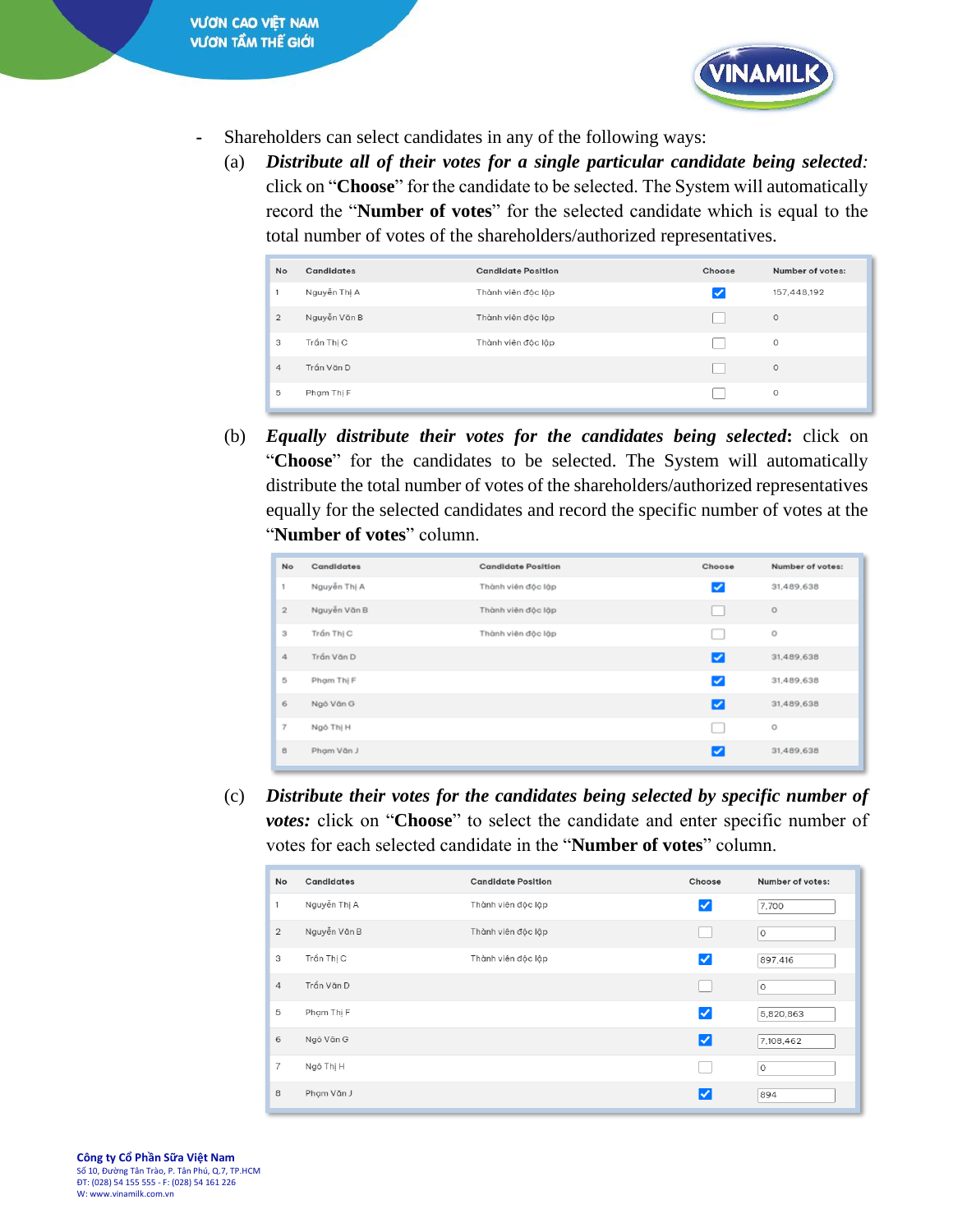

**-** In case the Authorized representative is authorized by many shareholders to conduct election, such representative can choose any of the following options: (1) "**Vote jointly**" or (2) "**Vote separately**".



- a) If choosing "**Vote jointly**", the authorized representative may:
	- + *Distribute all of their votes for a single particular candidate being selected:*  click on "**Choose**" for the candidate to be selected.

| <b>No</b>      | Candidates   | <b>Candidate Position</b> | Choose | Number of votes: |
|----------------|--------------|---------------------------|--------|------------------|
| 1              | Nguyễn Thị A | Thành viên độc lập        | ✓      | 157,448,192      |
| $\overline{2}$ | Nguyễn Văn B | Thành viên độc lập        |        | $\circ$          |
| 3              | Trần Thị C   | Thành viên độc lập        |        | 0                |
| $\overline{4}$ | Trần Văn D   |                           |        | $\circ$          |
| 5              | Pham Thi F   |                           |        | 0                |

+ *Equally distribute their votes for the candidates being selected***:** click on "**Choose**" for the candidates to be selected.

| No             | Candidates   | <b>Candidate Position</b> | Choose | Number of votes: |
|----------------|--------------|---------------------------|--------|------------------|
| 1              | Nguyễn Thị A | Independent member        |        | $\circ$          |
| $\overline{2}$ | Nguyễn Văn B | Independent member        | ✓      | 629,724,183      |
| 3              | Trần Thị C   | Independent member        |        | $\circ$          |
| $\overline{4}$ | Trần Văn D   |                           | ✔      | 629,724,183      |
| 5              | Phạm Thị F   |                           |        | $\mathbb O$      |
| 6              | Ngô Văn G    |                           | ✔      | 629,724,183      |
| $\overline{7}$ | Ngô Thị H    |                           |        | 0                |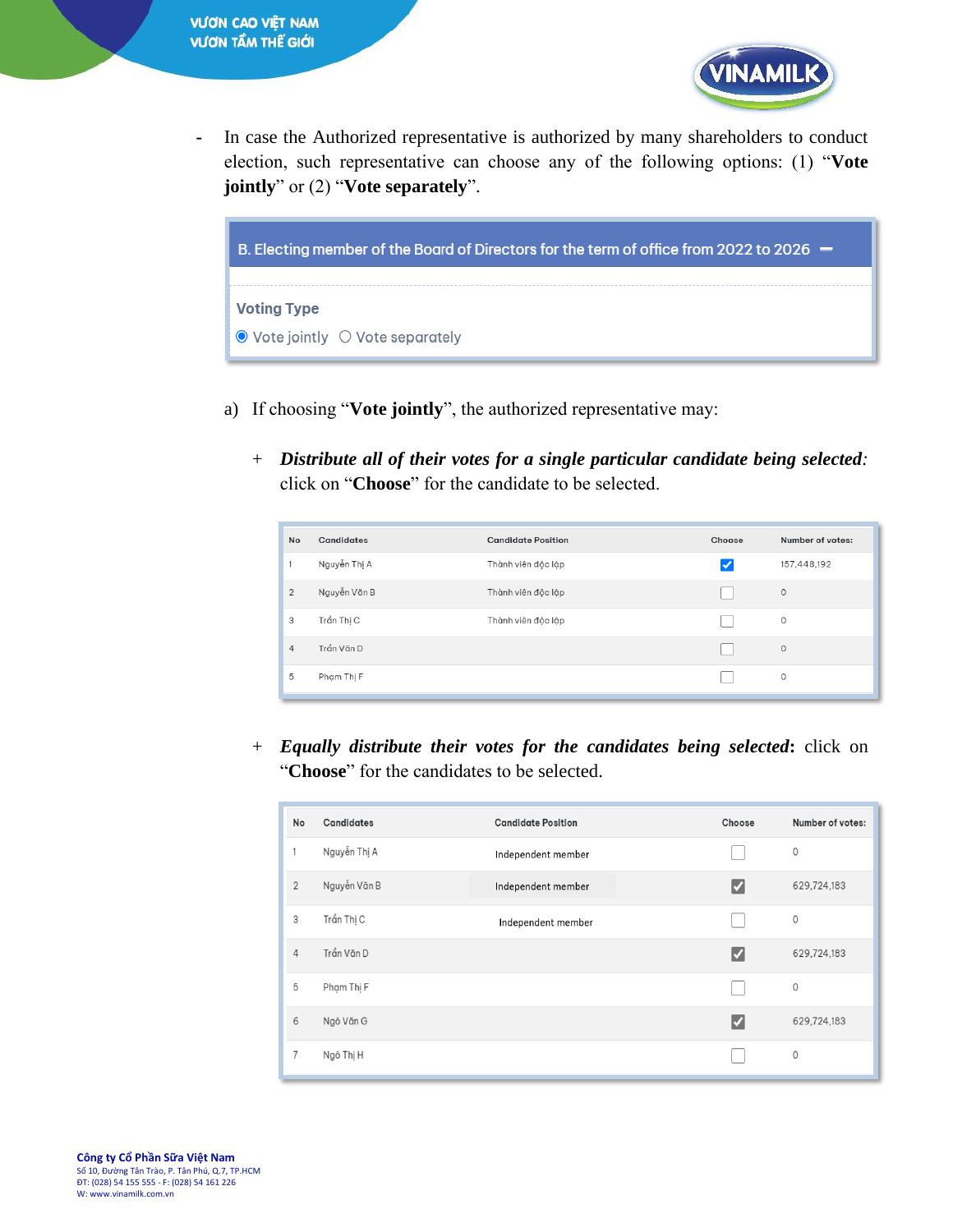

+ *Distribute their votes for the candidates being selected by specific number of votes:* click on "**Choose**" to select the candidate and enter specific number of votes for each selected candidate in the "**Number of votes**" column

| No             | <b>Candidates</b> | <b>Candidate Position</b> | Choose                 | Number of votes: |
|----------------|-------------------|---------------------------|------------------------|------------------|
| 1              | Nguyễn Thị A      | Thành viên độc lập        | ✓                      | 7,700            |
| $\overline{2}$ | Nguyễn Văn B      | Thành viên độc lập        |                        | $\circ$          |
| 3              | Trần Thị C        | Thành viên độc lập        | $\vert\checkmark\vert$ | 897,416          |
| $\overline{4}$ | Trần Văn D        |                           |                        | $\circ$          |
| 5              | Phạm Thị F        |                           | $\vert\checkmark\vert$ | 5,820,863        |
| 6              | Ngô Văn G         |                           | $ \mathcal{S} $        | 7,108,462        |
| $\overline{7}$ | Ngô Thị H         |                           |                        | $\circ$          |
| 8              | Phạm Văn J        |                           | ∨                      | 894              |

b) In case each Shareholder have different instruction for the authorized representive, click on "**Vote separately**". The viewing screen will be displayed as follows:

| B. Electing member of the Board of Directors for the term of office from 2022 to 2026 -                                                                                                        |                   |                           |        |                  |  |
|------------------------------------------------------------------------------------------------------------------------------------------------------------------------------------------------|-------------------|---------------------------|--------|------------------|--|
| Name of Shareholder:<br>(ShareHolder 1/2)<br>Shareholder's Custodian code:<br>Total number of shares:<br>Maximum number of<br>votes:<br><b>Voting Type</b><br>○ Vote jointly ● Vote separately |                   |                           |        |                  |  |
| No                                                                                                                                                                                             | Candidates        | <b>Candidate Position</b> | Choose | Number of votes: |  |
| 1                                                                                                                                                                                              | Alain Xavier Cany |                           |        | $\Omega$         |  |
| $\overline{2}$                                                                                                                                                                                 | Đặng Thị Thu Hà   |                           |        | $\circ$          |  |
| 3                                                                                                                                                                                              | Đỗ Lê Hùng        | Independent Candidate     |        | 0                |  |
| $\overline{4}$                                                                                                                                                                                 | Lê Thành Liêm     |                           |        | 0                |  |
| 5                                                                                                                                                                                              | Mai Kiều Liên     |                           |        | $\circ$          |  |
| 6                                                                                                                                                                                              | Lee Meng Tat      |                           |        | 0                |  |

Authorized representative may choose  $\left\{ \left\{ \cdot \right\} \right\}$  to conduct the election for and on behalf of each Shareholder. The method of election is similar to those above.